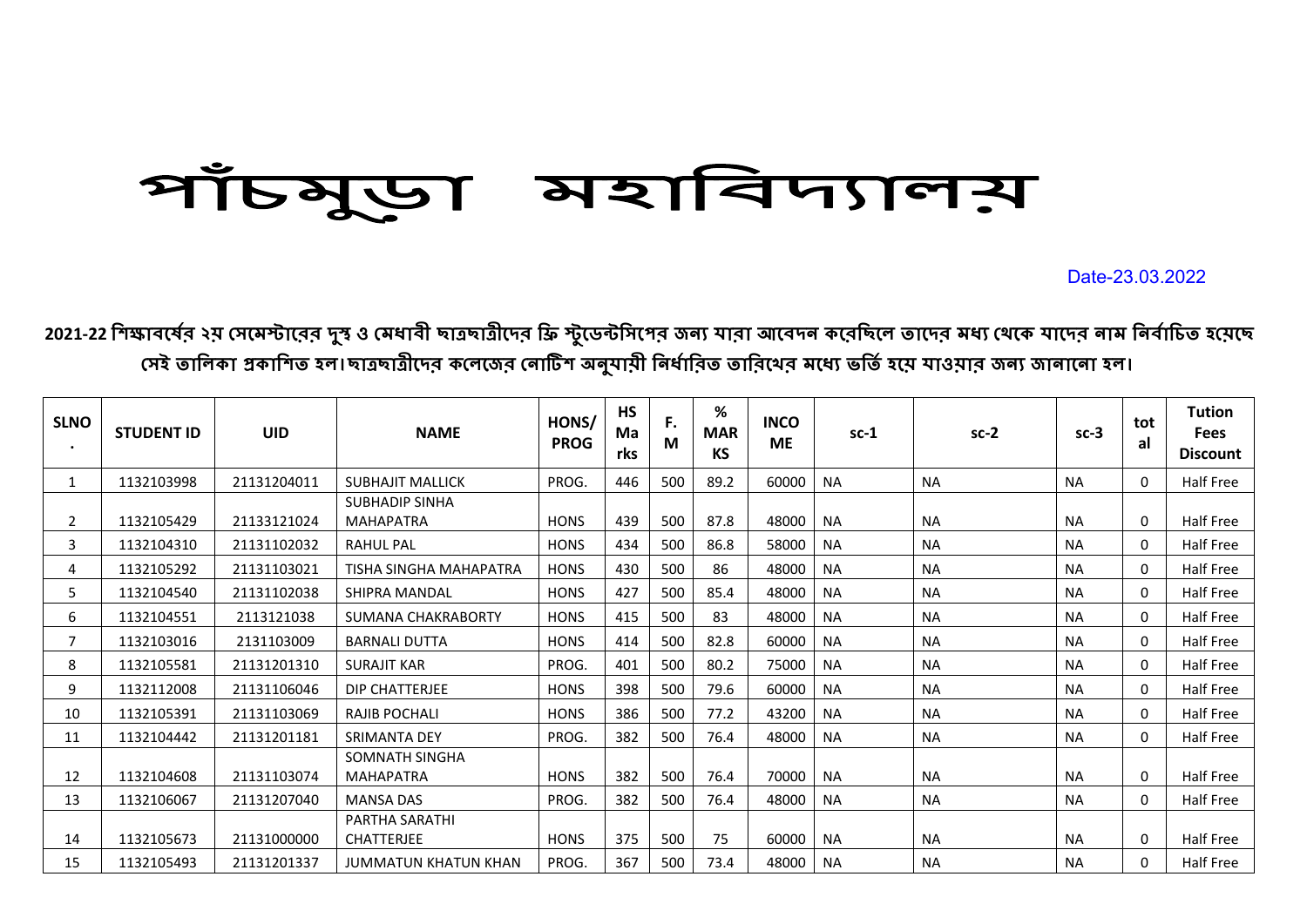| 16 | 1132103522 | 21131101050 | <b>ABHRA ROY</b>                      | <b>HONS</b> | 361 | 500 | 72.2 | 50000 | <b>NA</b> | <b>NA</b> | <b>NA</b> | $\mathbf 0$  | Half Free |
|----|------------|-------------|---------------------------------------|-------------|-----|-----|------|-------|-----------|-----------|-----------|--------------|-----------|
| 17 | 1132104748 | 21131201223 | <b>KOUSHIK SHIT</b>                   | PROG.       | 360 | 500 | 72   | 70000 | NA        | <b>NA</b> | <b>NA</b> | 0            | Half Free |
| 18 | 1132104883 | 21131101077 | SATYA JIT DEY                         | <b>HONS</b> | 359 | 500 | 71.8 | 48000 | <b>NA</b> | <b>NA</b> | <b>NA</b> | 0            | Half Free |
| 19 | 1132107031 | 21133119018 | PRIYABRATA SINGHA<br><b>MAHAPATRA</b> | <b>HONS</b> | 358 | 500 | 71.6 | 48000 | <b>NA</b> | <b>NA</b> | <b>NA</b> | 0            | Half Free |
| 20 | 1132105039 | 21131110030 | SAGUN HANSDA                          | <b>HONS</b> | 352 | 500 | 70.4 | 36000 | <b>NA</b> | <b>NA</b> | <b>NA</b> | 0            | Half Free |
| 21 | 1132105811 | 21133121031 | LIPIKA MANDAL                         | <b>HONS</b> | 351 | 500 | 70.2 | 50000 | <b>NA</b> | <b>NA</b> | <b>NA</b> | 0            | Half Free |
| 22 | 1132104740 | 21131101002 | <b>ISIKA NAG</b>                      | <b>HONS</b> | 344 | 500 | 68.8 | 48000 | <b>NA</b> | <b>NA</b> | <b>NA</b> | 0            | Half Free |
| 23 | 1132103315 | 21131102027 | <b>SIPRA NANDI</b>                    | <b>HONS</b> | 337 | 500 | 67.4 | 48000 | <b>NA</b> | <b>NA</b> | <b>NA</b> | 0            | Half Free |
| 24 | 1132105190 | 21131201279 | <b>BAPI SINGHAMAHAPATRA</b>           | <b>PROG</b> | 331 | 500 | 66.2 | 48000 | <b>NA</b> | <b>NA</b> | <b>NA</b> | 0            | Half Free |
| 25 | 1132104454 | 21131102025 | SAGEN MURMU                           | <b>HONS</b> | 328 | 500 | 65.6 | 48000 | <b>NA</b> | <b>NA</b> | <b>NA</b> | 0            | Half Free |
| 26 | 1132103844 | 21131109044 | SANTU CHAKRABORTY                     | <b>HONS</b> | 324 | 500 | 64.8 | 80000 | <b>NA</b> | <b>NA</b> | <b>NA</b> | 0            | Half Free |
| 27 | 1132103808 | 21131201144 | PUJA GHOSAL                           | PROG.       | 324 | 500 | 64.8 | 48000 | <b>NA</b> | <b>NA</b> | <b>NA</b> | 0            | Half Free |
| 28 | 1132104317 | 21131201015 | <b>BILTU SINGHA MAHAPAtra</b>         | PROG.       | 321 | 500 | 64.2 | 36000 | <b>NA</b> | <b>NA</b> | <b>NA</b> | 0            | Half Free |
| 29 | 1132104423 | 21131106018 | PAYEL NEOGI                           | <b>HONS</b> | 320 | 500 | 64   | 48000 | <b>NA</b> | <b>NA</b> | <b>NA</b> | 0            | Half Free |
| 30 | 1132104985 | 21131102022 | <b>ANISH SEBAIT</b>                   | <b>HONS</b> | 315 | 500 | 63   | 48000 | <b>NA</b> | <b>NA</b> | <b>NA</b> | $\Omega$     | Half Free |
| 31 | 1132105543 | 20131104026 | SAHAJADA KHAN                         | <b>HONS</b> | 309 | 500 | 61.8 | 48000 | <b>NA</b> | <b>NA</b> | <b>NA</b> | 0            | Half Free |
| 32 | 1132104438 | 21131201208 | <b>MONSURA KHATUN</b>                 | PROG.       | 309 | 500 | 61.8 | 48000 | <b>NA</b> | <b>NA</b> | <b>NA</b> | 0            | Half Free |
| 33 | 1132104691 | 21131201245 | PUJA SINGHA MAHAPATRA                 | PROG.       | 305 | 500 | 61   | 70000 | <b>NA</b> | <b>NA</b> | <b>NA</b> | 0            | Half Free |
|    |            |             | SOURAV                                |             |     |     |      |       |           |           |           |              |           |
| 34 | 1132104277 | 21131201535 | SINGHAMAHAPATRA                       | PROG.       | 301 | 500 | 60.2 | 36000 | NA        | <b>NA</b> | <b>NA</b> | 0            | Half Free |
| 35 | 1132103671 | 21131201112 | SIMAG DHANG                           | PROG.       | 300 | 500 | 60   | 48000 | <b>NA</b> | <b>NA</b> | <b>NA</b> | $\Omega$     | Half Free |
| 36 | 1132104521 | 21131201184 | SUBHAM MANDAL                         | PROG.       | 298 | 500 | 59.6 | 48000 | <b>NA</b> | <b>NA</b> | <b>NA</b> | 0            | Half Free |
| 37 | 1132104545 | 21131108025 | <b>BHAIRAB MONDAL</b>                 | <b>HONS</b> | 298 | 500 | 59.6 | 60000 | <b>NA</b> | <b>NA</b> | <b>NA</b> | 0            | Half Free |
| 38 | 1132103671 | 21131201118 | <b>RITA SANTRA</b>                    | PROG.       | 297 | 500 | 59.4 | 48000 | <b>NA</b> | <b>NA</b> | <b>NA</b> | 0            | Half Free |
| 39 | 1132103060 | 21131207003 | <b>SUDIPA SINGHA</b>                  | PROG.       | 297 | 500 | 59.4 | 48000 | <b>NA</b> | <b>NA</b> | <b>NA</b> | $\mathbf 0$  | Half Free |
| 40 | 1132103425 | 21131201075 | <b>TAPAN GARAI</b>                    | PROG.       | 296 | 500 | 59.2 | 70000 | <b>NA</b> | <b>NA</b> | <b>NA</b> | 0            | Half Free |
| 41 | 1132103934 | 21131108037 | <b>BRISTI MUKHERJEE</b>               | <b>HONS</b> | 295 | 500 | 59   | 48000 | NA        | <b>NA</b> | <b>NA</b> | $\Omega$     | Half Free |
| 42 | 1132103130 | 21131201038 | <b>MADHURIMA PATRA</b>                | PROG.       | 294 | 500 | 58.8 | 36000 | <b>NA</b> | <b>NA</b> | <b>NA</b> | 0            | Half Free |
| 43 | 1132103661 | 21131201120 | PAYEL GHOSH                           | PROG.       | 293 | 500 | 58.6 | 48000 | <b>NA</b> | <b>NA</b> | <b>NA</b> | $\mathbf{0}$ | Half Free |
| 44 | 1132103313 | 21131201088 | SUBAKYA LAYEK                         | PROG.       | 293 | 500 | 58.6 | 48000 | NA        | NA        | ΝA        | 0            | Half Free |
| 45 | 1132103078 | 21131207050 | PRADIP GARAI                          | PROG.       | 292 | 500 | 58.4 | 48000 | NA        | NA        | <b>NA</b> | 0            | Half Free |
| 46 | 1132104167 | 21131207010 | SUBHAJIT SATAPATHI                    | PROG.       | 291 | 500 | 58.2 | 48000 | <b>NA</b> | <b>NA</b> | NA        | 0            | Half Free |
| 47 | 1132103142 | 21131108005 | PUJA DANDAPAT                         | <b>HONS</b> | 289 | 500 | 57.8 | 60000 | NA        | NA        | <b>NA</b> | 0            | Half Free |
| 48 | 1132103045 | 21131109003 | <b>SOMA SEN</b>                       | <b>HONS</b> | 288 | 500 | 57.6 | 48000 | NA        | NA        | ΝA        | 0            | Half Free |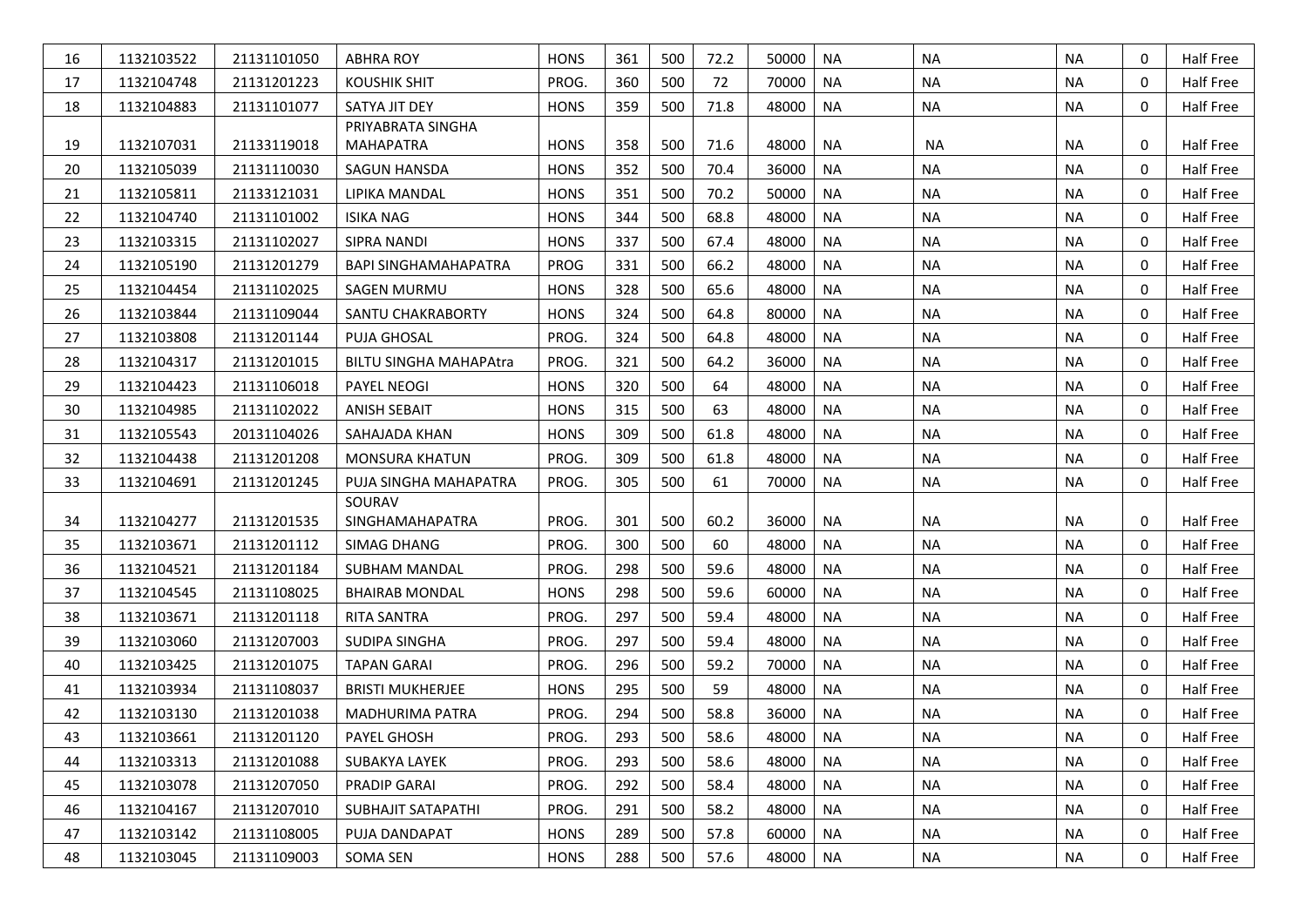| 49 | 1132103274 | 21131103086 | <b>MEGHA GHOSH</b>        | <b>HONS</b> | 288 | 500 | 57.6 | 48000 | <b>NA</b> | <b>NA</b> | <b>NA</b> | 0            | Half Free |
|----|------------|-------------|---------------------------|-------------|-----|-----|------|-------|-----------|-----------|-----------|--------------|-----------|
| 50 | 1132103336 | 21131201081 | PAYEL MONDAL              | PROG.       | 287 | 500 | 57.4 | 60000 | <b>NA</b> | <b>NA</b> | <b>NA</b> | 0            | Half Free |
| 51 | 1132104708 | 21131201222 | <b>BATASI LAYEK</b>       | PROG.       | 286 | 500 | 57.2 | 42000 | <b>NA</b> | <b>NA</b> | <b>NA</b> | $\mathbf 0$  | Half Free |
| 52 | 1132103175 | 21131201045 | <b>SARMILA DULEY</b>      | PROG.       | 285 | 500 | 57   | 48000 | <b>NA</b> | <b>NA</b> | <b>NA</b> | $\mathbf{0}$ | Half Free |
| 53 | 1132103474 | 2113110017  | <b>SEHEFALI HANSDA</b>    | <b>HONS</b> | 285 | 500 | 57   | 40000 | <b>NA</b> | <b>NA</b> | <b>NA</b> | $\mathbf 0$  | Half Free |
| 54 | 1132103081 | 21131204009 | PRIYA CHATTERJEE          | PROG        | 284 | 500 | 56.8 | 48000 | <b>NA</b> | <b>NA</b> | <b>NA</b> | $\mathbf{0}$ | Half Free |
| 55 | 1132103896 | 21131204008 | <b>SIBANI ROY</b>         | PROG        | 284 | 500 | 56.8 | 40000 | <b>NA</b> | <b>NA</b> | <b>NA</b> | 0            | Half Free |
| 56 | 1132103097 | 21131204003 | <b>TUHINA SINGH</b>       | PROG.       | 284 | 500 | 56.8 | 48000 | <b>NA</b> | <b>NA</b> | <b>NA</b> | $\mathbf 0$  | Half Free |
| 57 | 1132104582 | 21131201182 | SANTANU DE                | PROG.       | 284 | 500 | 56.8 | 70000 | <b>NA</b> | <b>NA</b> | <b>NA</b> | 0            | Half Free |
| 58 | 1132103493 | 21131201065 | <b>TUMPA PATRA</b>        | PROG.       | 284 | 500 | 56.8 | 36000 | <b>NA</b> | <b>NA</b> | <b>NA</b> | $\mathbf 0$  | Half Free |
| 59 | 1132103580 | 21131201119 | <b>RIMPA DEY</b>          | PROG.       | 283 | 500 | 56.6 | 48000 | <b>NA</b> | <b>NA</b> | <b>NA</b> | $\mathbf{0}$ | Half Free |
| 60 | 1132104340 | 21131201410 | <b>SHAMPA RUIDAS</b>      | PROG.       | 283 | 500 | 56.6 | 48000 | <b>NA</b> | <b>NA</b> | <b>NA</b> | $\mathbf{0}$ | Half Free |
| 61 | 1132104416 | 21131202046 | PABAN SARDAR              | PROG.       | 282 | 500 | 56.4 | 60000 | <b>NA</b> | <b>NA</b> | <b>NA</b> | $\mathbf{0}$ | Half Free |
| 62 | 1132103589 | 21131109033 | NILANJANA MANDAL          | <b>HONS</b> | 280 | 500 | 56   | 48000 | <b>NA</b> | <b>NA</b> | <b>NA</b> | 0            | Half Free |
| 63 | 1132103138 | 21131201056 | <b>CHANDANA MONDAL</b>    | PROG        | 280 | 500 | 56   | 48000 | <b>NA</b> | <b>NA</b> | <b>NA</b> | $\mathbf 0$  | Half Free |
| 64 | 1132103880 | 21131110001 | RINA TUDU                 | <b>HONS</b> | 280 | 500 | 56   | 46000 | <b>NA</b> | <b>NA</b> | <b>NA</b> | $\mathbf{0}$ | Half Free |
| 65 | 1132103423 | 21131101018 | <b>NUR MAHAMMD MANDAL</b> | <b>HONS</b> | 278 | 500 | 55.6 | 43200 | <b>NA</b> | <b>NA</b> | <b>NA</b> | $\mathbf 0$  | Half Free |
| 66 | 1132104773 | 21131109054 | ANUSRI MONDAL             | <b>HONS</b> | 278 | 500 | 55.6 | 48000 | <b>NA</b> | <b>NA</b> | <b>NA</b> | $\mathbf{0}$ | Half Free |
| 67 | 1132103330 | 21131201077 | RAKHIMUNI MURMU           | PROG        | 278 | 500 | 55.6 | 70000 | <b>NA</b> | <b>NA</b> | <b>NA</b> | 0            | Half Free |
| 68 | 1132103853 | 21131201491 | SHIBSENDU GHOSH           | PROG.       | 276 | 500 | 55.2 | 36000 | <b>NA</b> | <b>NA</b> | <b>NA</b> | $\mathbf 0$  | Half Free |
| 69 | 1132104657 | 21131201202 | <b>MISTU DHUYA</b>        | PROG.       | 275 | 500 | 55   | 48000 | <b>NA</b> | <b>NA</b> | <b>NA</b> | 0            | Half Free |
| 70 | 1132103278 | 21131103008 | <b>ANUSHREE PANJA</b>     | <b>HONS</b> | 275 | 500 | 55   | 84000 | <b>NA</b> | <b>NA</b> | <b>NA</b> | $\mathbf 0$  | Half Free |
| 71 | 1132117017 | 21131201140 | <b>RIYA DEY</b>           | PROG.       | 274 | 500 | 54.8 | 48000 | <b>NA</b> | <b>NA</b> | <b>NA</b> | $\mathbf{0}$ | Half Free |
| 72 | 1132105277 | 21131202040 | SIRAJUL ISLAM DALAL       | PROG.       | 274 | 500 | 54.8 | 60000 | <b>NA</b> | <b>NA</b> | <b>NA</b> | $\mathbf{0}$ | Half Free |
| 73 | 1132105207 | 21131201428 | <b>SANJOY SEN</b>         | PROG.       | 273 | 500 | 54.6 | 48000 | <b>NA</b> | <b>NA</b> | <b>NA</b> | $\mathbf{0}$ | Half Free |
| 74 | 1132105929 | 21131201448 | SOMNATH MASANTA           | PROG.       | 270 | 500 | 54   | 48000 | <b>NA</b> | <b>NA</b> | <b>NA</b> | 0            | Half Free |
| 75 | 1132103732 | 21131201146 | <b>BABITA BARIK</b>       | PROG.       | 269 | 500 | 53.8 | 48000 | <b>NA</b> | <b>NA</b> | <b>NA</b> | $\mathbf 0$  | Half Free |
| 76 | 1132103727 | 21131201137 | RUMA GHOSH                | PROG.       | 269 | 500 | 53.8 | 48000 | <b>NA</b> | <b>NA</b> | <b>NA</b> | $\mathbf{0}$ | Half Free |
| 77 | 1132105924 | 21131201342 | JOYDEB LAYEK              | PROG.       | 268 | 500 | 53.6 | 60000 | NA        | NA        | <b>NA</b> | $\Omega$     | Half Free |
| 78 | 1132105447 | 21131104027 | <b>MANORANJAN GARAI</b>   | <b>HONS</b> | 268 | 500 | 53.6 | 42000 | <b>NA</b> | <b>NA</b> | <b>NA</b> | $\mathbf{0}$ | Half Free |
| 79 | 1132106080 | 21131202008 | SHOVAN DEB MANDAL         | PROG        | 266 | 500 | 53.2 | 48000 | <b>NA</b> | <b>NA</b> | <b>NA</b> | 0            | Half Free |
| 80 | 1132103723 | 21131201434 | RATHMONI MANDI            | PROG.       | 265 | 500 | 53   | 50000 | <b>NA</b> | <b>NA</b> | <b>NA</b> | 0            | Half Free |
| 81 | 1132103441 | 21131109051 | RIMA KALINDI              | <b>HONS</b> | 264 | 500 | 52.8 | 48000 | <b>NA</b> | <b>NA</b> | <b>NA</b> | 0            | Half Free |
| 82 | 1132104421 | 21131201201 | PAYEL PAL                 | PROG.       | 264 | 500 | 52.8 | 60000 | <b>NA</b> | <b>NA</b> | <b>NA</b> | $\mathbf 0$  | Half Free |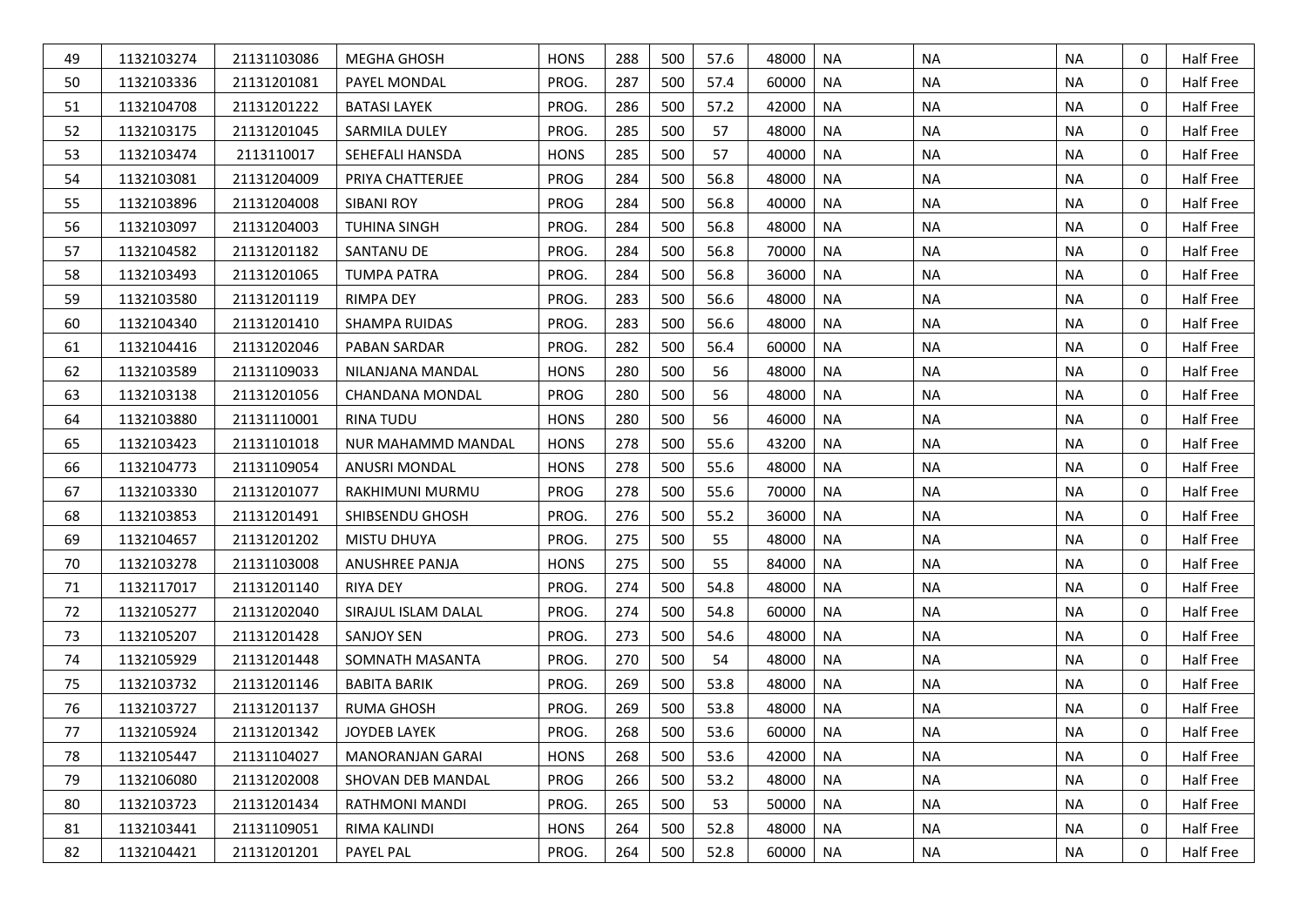| 83  | 1132104918 | 21131201256 | <b>JOYDEV SAREN</b>       | PROG        | 263 | 500 | 52.6 | 65000 | <b>NA</b> | <b>NA</b> | <b>NA</b> | 0 | Half Free |
|-----|------------|-------------|---------------------------|-------------|-----|-----|------|-------|-----------|-----------|-----------|---|-----------|
| 84  | 1132103765 | 21131201470 | PIU MALGOPE               | PROG.       | 261 | 500 | 52.2 | 48000 | NA        | <b>NA</b> | <b>NA</b> | 0 | Half Free |
| 85  | 1132104660 | 21131202003 | <b>SUVADIP KAPRI</b>      | PROG.       | 261 | 500 | 52.2 | 48000 | <b>NA</b> | <b>NA</b> | <b>NA</b> | 0 | Half Free |
| 86  | 1132105095 | 21131201297 | <b>SUMANTA MANDAL</b>     | PROG.       | 260 | 500 | 52   | 48000 | <b>NA</b> | <b>NA</b> | <b>NA</b> | 0 | Half Free |
| 87  | 1132105094 | 21131201287 | <b>CHHABITA SARDAR</b>    | PROG.       | 260 | 500 | 52   | 65000 | <b>NA</b> | <b>NA</b> | <b>NA</b> | 0 | Half Free |
| 88  | 1132104757 | 21131201227 | <b>CHAMPA LAYEK</b>       | PROG.       | 260 | 500 | 52   | 60000 | <b>NA</b> | <b>NA</b> | <b>NA</b> | 0 | Half Free |
| 89  | 1132104947 | 21131201286 | SHILPA PAL                | PROG.       | 259 | 500 | 51.8 | 36000 | <b>NA</b> | <b>NA</b> | <b>NA</b> | 0 | Half Free |
| 90  | 1132104642 | 21131201186 | <b>RINKU KUNDU</b>        | PROG.       | 257 | 500 | 51.4 | 48000 | <b>NA</b> | <b>NA</b> | <b>NA</b> | 0 | Half Free |
| 91  | 1132103731 | 21131201433 | <b>ANAMIKA KOLEY</b>      | PROG.       | 257 | 500 | 51.4 | 48000 | <b>NA</b> | <b>NA</b> | <b>NA</b> | 0 | Half Free |
| 92  | 1132104272 | 21131201529 | <b>SUPRIYA DEY</b>        | PROG.       | 255 | 500 | 51   | 60000 | <b>NA</b> | <b>NA</b> | <b>NA</b> | 0 | Half Free |
| 93  | 1132103644 | 21131201113 | <b>SUDIPTA PAL</b>        | PROG.       | 255 | 500 | 51   | 48000 | <b>NA</b> | <b>NA</b> | <b>NA</b> | 0 | Half Free |
| 94  | 1132104655 | 21131201187 | PAMPA KUNDU               | PROG.       | 254 | 500 | 50.8 | 48000 | <b>NA</b> | <b>NA</b> | <b>NA</b> | 0 | Half Free |
| 95  | 1132103607 | 21131201110 | <b>BAPPA ROY</b>          | PROG.       | 254 | 500 | 50.8 | 36000 | <b>NA</b> | <b>NA</b> | <b>NA</b> | 0 | Half Free |
| 96  | 1132103531 | 21131201109 | PRATIK SHUALI             | PROG.       | 253 | 500 | 50.6 | 48000 | <b>NA</b> | <b>NA</b> | <b>NA</b> | 0 | Half Free |
| 97  | 1132104894 | 21131201252 | SUBHAJIT PARAMANIK        | PROG.       | 253 | 500 | 50.6 | 48000 | <b>NA</b> | <b>NA</b> | <b>NA</b> | 0 | Half Free |
| 98  | 1132104921 | 21131201230 | <b>SOURAV LAYEK</b>       | PROG.       | 253 | 500 | 50.6 | 48000 | <b>NA</b> | <b>NA</b> | <b>NA</b> | 0 | Half Free |
| 99  | 1132104925 | 21131201228 | <b>RIPIN LOHAR</b>        | PROG.       | 253 | 500 | 50.6 | 36000 | <b>NA</b> | <b>NA</b> | <b>NA</b> | 0 | Half Free |
| 100 | 1132105728 | 21131209002 | <b>SUTAPA LAYEK</b>       | PROG.       | 253 | 500 | 50.6 | 60000 | <b>NA</b> | <b>NA</b> | <b>NA</b> | 0 | Half Free |
| 101 | 1132104923 | 21131201235 | PRASANTA LAYEK            | PROG.       | 251 | 500 | 50.2 | 36000 | <b>NA</b> | <b>NA</b> | <b>NA</b> | 0 | Half Free |
| 102 | 1132105500 | 21131201329 | LABANI PARAMANIK          | PROG.       | 250 | 500 | 50   | 48000 | <b>NA</b> | <b>NA</b> | <b>NA</b> | 0 | Half Free |
| 103 | 1132103743 | 21131201440 | <b>CHANDANA MAJHI</b>     | PROG.       | 248 | 500 | 49.6 | 48000 | <b>NA</b> | <b>NA</b> | ΝA        | 0 | Half Free |
| 104 | 1132103412 | 21131201062 | <b>MONIR HOSEN MANDAL</b> | PROG.       | 248 | 500 | 49.6 | 42000 | <b>NA</b> | <b>NA</b> | <b>NA</b> | 0 | Half Free |
| 105 | 1132103030 | 21131201464 | PIYALI CHAKRABORTY        | PROG.       | 247 | 500 | 49.4 | 48000 | <b>NA</b> | <b>NA</b> | ΝA        | 0 | Half Free |
| 106 | 1132104831 | 21131201237 | <b>RITAM PAL</b>          | PROG.       | 246 | 500 | 49.2 | 48000 | <b>NA</b> | <b>NA</b> | <b>NA</b> | 0 | Half Free |
|     |            |             | <b>MUNMUN</b>             |             |     |     |      |       |           |           |           |   |           |
| 107 | 1132103042 | 21131201042 | SINGHAMAHAPATRA           | PROG.       | 246 | 500 | 49.2 | 48000 | NA        | NA        | ΝA        | 0 | Half Free |
| 108 | 1132104528 | 21131201456 | <b>MANSHARAM GHOSH</b>    | PROG.       | 246 | 500 | 49.2 | 48000 | <b>NA</b> | <b>NA</b> | <b>NA</b> | 0 | Half Free |
| 109 | 1132104914 | 21131201231 | <b>SACHIN BHUIN</b>       | PROG.       | 245 | 500 | 49   | 48000 | NA        | <b>NA</b> | ΝA        | 0 | Half Free |
| 110 | 1132104588 | 21131201169 | DIPANJAN PANDA            | PROG.       | 245 | 500 | 49   | 36000 | <b>NA</b> | <b>NA</b> | <b>NA</b> | 0 | Half Free |
| 111 | 1132105780 | 21131201261 | <b>SUSOBHAN LOHAR</b>     | PROG.       | 245 | 500 | 49   | 48000 | NA        | NA        | <b>NA</b> | 0 | Half Free |
| 112 | 1132107022 | 21131201300 | SHEFALI TUDU              | <b>PROG</b> | 245 | 500 | 49   | 36000 | <b>NA</b> | <b>NA</b> | <b>NA</b> | 0 | Half Free |
| 113 | 1132104513 | 21131201204 | SADANANDA PRAMANIK        | PROG.       | 244 | 500 | 48.8 | 48000 | <b>NA</b> | <b>NA</b> | <b>NA</b> | 0 | Half Free |
| 114 | 1132104683 | 21131201211 | SOURAV KUNDU              | PROG.       | 244 | 500 | 48.8 | 48000 | <b>NA</b> | <b>NA</b> | NA        | 0 | Half Free |
| 115 | 1132104726 | 21131201225 | <b>ANUP SHIT</b>          | <b>PROG</b> | 244 | 500 | 48.8 | 70000 | <b>NA</b> | <b>NA</b> | <b>NA</b> | 0 | Half Free |
| 116 | 1132104297 | 21131201152 | RAJ PANDA                 | PROG.       | 243 | 500 | 48.6 | 36000 | <b>NA</b> | <b>NA</b> | <b>NA</b> | 0 | Half Free |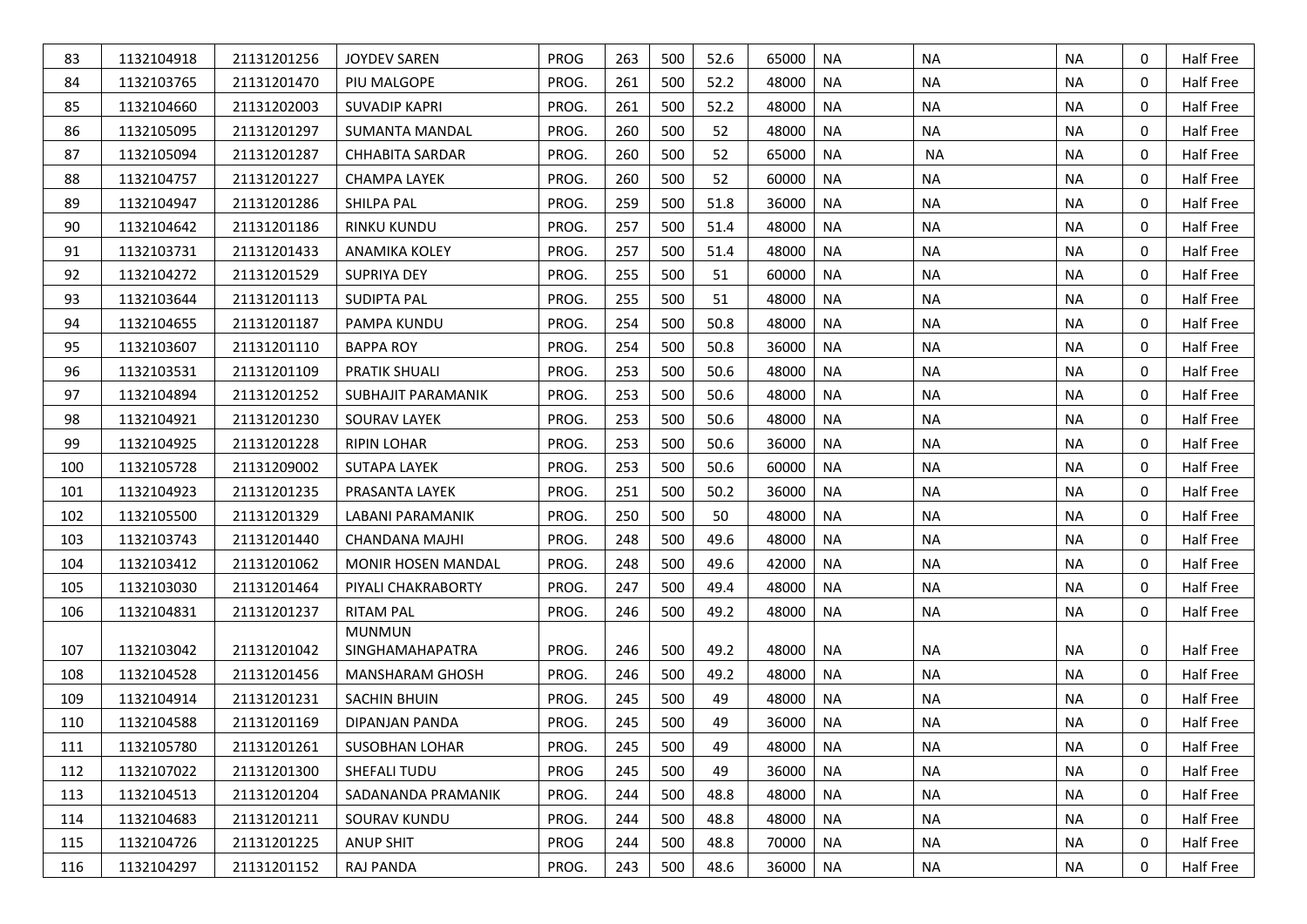| 117 | 1132103621 | 21131207052 | <b>AROITA SHIKARI</b>  | PROG.       | 243 | 500 | 48.6 | 70000  | <b>NA</b> | <b>NA</b>  | <b>NA</b>    | 0            | Half Free |
|-----|------------|-------------|------------------------|-------------|-----|-----|------|--------|-----------|------------|--------------|--------------|-----------|
| 118 | 1132103700 | 21131201468 | <b>SOMA KUNDU</b>      | PROG.       | 243 | 500 | 48.6 | 48000  | <b>NA</b> | <b>NA</b>  | <b>NA</b>    | 0            | Half Free |
| 119 | 1132103199 | 21131201025 | <b>TAMAL PANDA</b>     | PROG.       | 242 | 500 | 48.4 | 36000  | <b>NA</b> | <b>NA</b>  | <b>NA</b>    | $\mathbf 0$  | Half Free |
| 120 | 1132105428 | 21131201328 | SHILPA GARAI           | PROG.       | 242 | 500 | 48.4 | 70000  | <b>NA</b> | <b>NA</b>  | <b>NA</b>    | 0            | Half Free |
| 121 | 1132106066 | 2131201081  | <b>SHUVAJIT BHUIN</b>  | PROG.       | 242 | 500 | 48.4 | 48000  | <b>NA</b> | <b>NA</b>  | <b>NA</b>    | 0            | Half Free |
| 122 | 1132103177 | 21131201026 | <b>ARPITA PAL</b>      | PROG.       | 241 | 500 | 48.2 | 60000  | <b>NA</b> | <b>NA</b>  | ΝA           | $\mathbf 0$  | Half Free |
|     |            |             | LAKSHMIPRAYA           |             |     |     |      |        |           |            |              |              |           |
| 123 | 1132103232 | 21131104017 | SINGHAMAHAPATRA        | <b>HONS</b> | 241 | 500 | 48.2 | 36000  | <b>NA</b> | NA.        | <b>NA</b>    | 0            | Half Free |
| 124 | 1132105272 | 21131201413 | <b>DEVDAS LOHAR</b>    | PROG.       | 240 | 500 | 48   | 48000  | <b>NA</b> | <b>NA</b>  | <b>NA</b>    | 0            | Half Free |
| 125 | 1132103705 | 21131201439 | <b>NAMITA LAYEK</b>    | PROG.       | 240 | 500 | 48   | 60000  | <b>NA</b> | <b>NA</b>  | <b>NA</b>    | 0            | Half Free |
| 126 | 1132105513 | 21131201315 | <b>BISWAJIT SARDAR</b> | PROG.       | 239 | 500 | 47.8 | 48000  | <b>NA</b> | <b>NA</b>  | <b>NA</b>    | 0            | Half Free |
| 127 | 1132103241 | 21131201071 | DALI HANSDA            | PROG.       | 238 | 500 | 47.6 | 404000 | <b>NA</b> | <b>NA</b>  | <b>NA</b>    | $\mathbf 0$  | Half Free |
| 128 | 1132104587 | 21131201196 | <b>SIMA MAJHI</b>      | PROG.       | 235 | 500 | 47   | 48000  | <b>NA</b> | <b>NA</b>  | <b>NA</b>    | $\mathbf 0$  | Half Free |
| 129 | 1132104525 | 21131201198 | <b>RAKESH MANDAL</b>   | PROG.       | 234 | 500 | 46.8 | 48000  | <b>NA</b> | <b>NA</b>  | ΝA           | 0            | Half Free |
| 130 | 1132104772 | 21131201454 | <b>RANJIT ROY</b>      | PROG.       | 234 | 500 | 46.8 | 48000  | <b>NA</b> | <b>NA</b>  | <b>NA</b>    | $\mathbf 0$  | Half Free |
| 131 | 1132105090 | 21131104042 | PUJA MAHANTI           | <b>HONS</b> | 234 | 500 | 46.8 | 40000  | <b>NA</b> | <b>NA</b>  | <b>NA</b>    | 0            | Half Free |
| 132 | 1132104697 | 21131201226 | <b>JHUMA ROY</b>       | <b>PROG</b> | 232 | 500 | 46.4 | 48000  | <b>NA</b> | <b>NA</b>  | <b>NA</b>    | $\mathbf 0$  | Half Free |
| 133 | 1132103865 | 21131201483 | <b>TAPASI PAINE</b>    | PROG.       | 230 | 500 | 46   | 48000  | <b>NA</b> | <b>NA</b>  | <b>NA</b>    | $\mathbf{0}$ | Half Free |
| 134 | 1132103383 | 21131108012 | <b>SWAGATA ROY</b>     | <b>HONS</b> | 229 | 500 | 45.8 | 48000  | <b>NA</b> | <b>NA</b>  | <b>NA</b>    | $\mathbf 0$  | Half Free |
| 135 | 1132103786 | 21131201462 | <b>RIMPA BARIK</b>     | PROG.       | 229 | 500 | 45.8 | 48000  | <b>NA</b> | <b>NA</b>  | <b>NA</b>    | 0            | Half Free |
| 136 | 1132105726 | 21131201352 | KUSUMITA LAYEK         | PROG.       | 229 | 500 | 45.8 | 60000  | <b>NA</b> | <b>NA</b>  | <b>NA</b>    | 0            | Half Free |
| 137 | 1132104113 | 21131201526 | RAJESH HAZRA           | PROG.       | 228 | 500 | 45.6 | 48000  | <b>NA</b> | <b>NA</b>  | <b>NA</b>    | 0            | Half Free |
| 138 | 1132103696 | 21131201134 | SIKHA CHHATAIT         | PROG.       | 224 | 500 | 44.8 | 48000  | <b>NA</b> | <b>NA</b>  | <b>NA</b>    | 0            | Half Free |
| 139 | 1132103548 | 21131201107 | <b>AVIJIT DAS</b>      | PROG.       | 224 | 500 | 44.8 | 60000  | <b>NA</b> | <b>NA</b>  | <b>NA</b>    | 0            | Half Free |
| 140 | 1132103899 | 21131201484 | <b>KALINDI MANDI</b>   | PROG        | 222 | 500 | 44.4 | 48000  | <b>NA</b> | <b>NA</b>  | <b>NA</b>    | 0            | Half Free |
| 141 | 1132103873 | 21131201509 | <b>ARPITA SINGH</b>    | PROG.       | 221 | 500 | 44.2 | 48000  | <b>NA</b> | <b>NA</b>  | <b>NA</b>    | 0            | Half Free |
| 142 | 1132104033 | 21131204010 | RAMJAN MANDAL          | PROG.       | 219 | 500 | 43.8 | 48000  | <b>NA</b> | <b>NA</b>  | <b>NA</b>    | $\mathbf 0$  | Half Free |
| 143 | 1132103826 | 21131201482 | <b>SUDEBI GANGULI</b>  | PROG.       | 211 | 500 | 42.2 | 48000  | <b>NA</b> | <b>NA</b>  | <b>NA</b>    | 0            | Half Free |
| 144 | 1132103027 | 21131201039 | SANJURA CHOWDHURY      | PROG.       | 293 | 500 | 58.6 | 65000  | NA        | <b>NA</b>  | <b>NA</b>    | 0            | Half Free |
| 145 | 1132105320 | 21131202011 | ABDUL SAMAD KHAN       | PROG.       | 233 | 500 | 46.6 | 48000  | <b>NA</b> | NA         | <b>NA</b>    | 0            | Half Free |
| 146 | 1132103437 | 21133119008 | <b>SUJAN KUMBHAKAR</b> | <b>HONS</b> | 456 | 500 | 91.2 | 48000  | <b>NA</b> | <b>NA</b>  | <b>OASIS</b> | $\mathbf{1}$ | Half Free |
| 147 | 1132105121 | 21131102035 | ASHA DUTTA             | <b>HONS</b> | 447 | 500 | 89.4 | 48000  | <b>NA</b> | <b>NA</b>  | <b>OASIS</b> | 1            | Half Free |
| 148 | 1132103071 | 21133119012 | <b>SUDIP KUMBHAKAR</b> | <b>HONS</b> | 444 | 500 | 88.8 | 48000  | <b>NA</b> | <b>NA</b>  | <b>OASIS</b> | 1            | Half Free |
| 149 | 1132104865 | 21131101017 | SAHEMA KHATUN          | <b>HONS</b> | 439 | 500 | 87.8 | 48000  | <b>NA</b> | AIKYASHREE | <b>NA</b>    | $\mathbf{1}$ | Half Free |
| 150 | 1132103197 | 21131102003 | PUJA DAS               | <b>HONS</b> | 425 | 500 | 85   | 48000  | <b>NA</b> | <b>NSP</b> | <b>NA</b>    | $\mathbf{1}$ | Half Free |
|     |            |             |                        |             |     |     |      |        |           |            |              |              |           |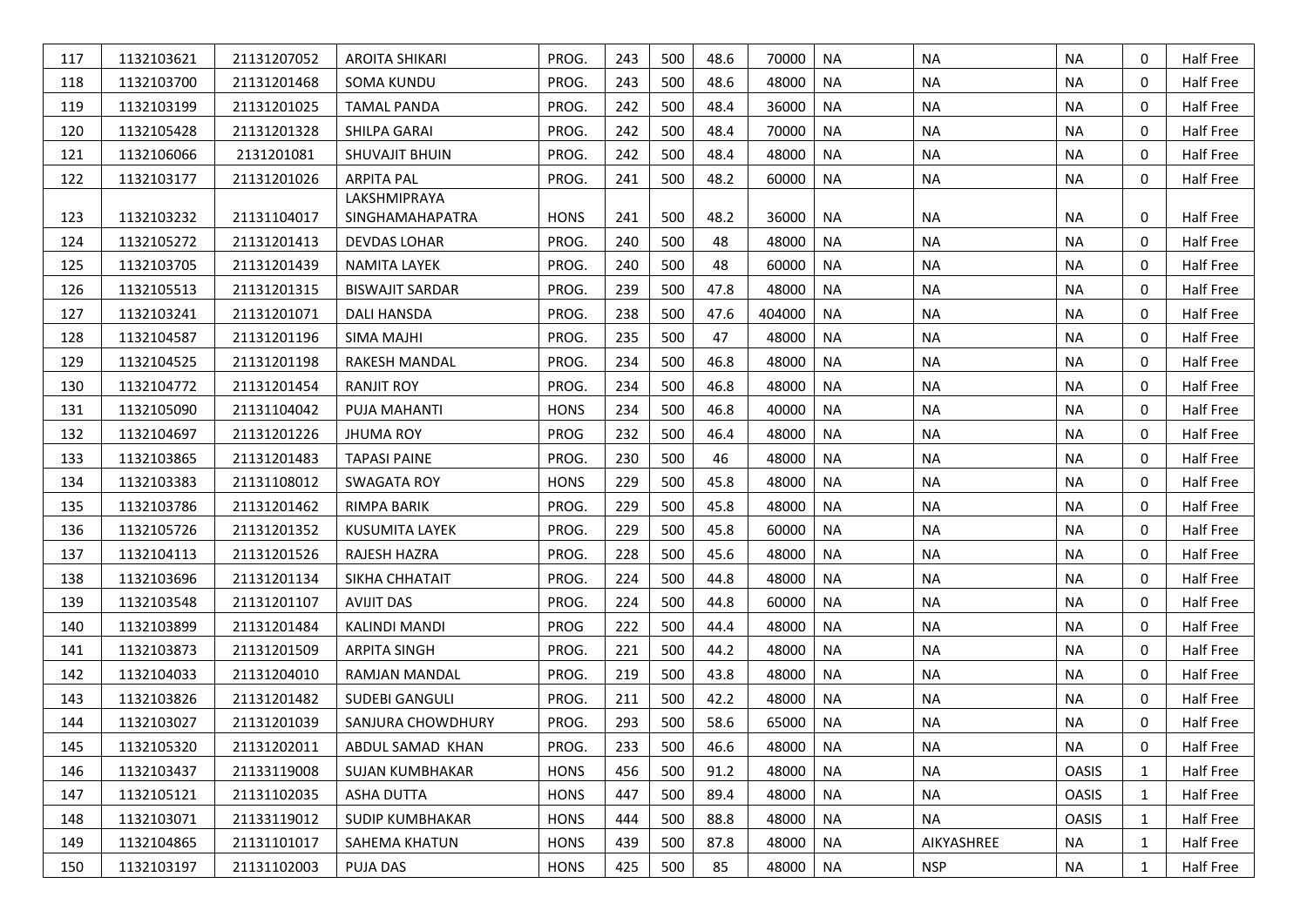| 151 | 1132112040 | 21131208007 | <b>SUMAN SANTRA</b>           | PROG.       | 421 | 500 | 84.2 | 48000 | <b>SVMCM</b> | <b>NA</b>  | <b>NA</b>    | 1            | Half Free |
|-----|------------|-------------|-------------------------------|-------------|-----|-----|------|-------|--------------|------------|--------------|--------------|-----------|
| 152 | 1132105394 | 21131103083 | SATHI SANNIGRAHI              | <b>HONS</b> | 420 | 500 | 84   | 48000 | SVMCM        | <b>NA</b>  | <b>NA</b>    | 1            | Half Free |
| 153 | 1132103810 | 21131102036 | <b>MITHU GARAI</b>            | <b>HONS</b> | 419 | 500 | 83.8 | 48000 | <b>NA</b>    | <b>NA</b>  | <b>OASIS</b> | $\mathbf{1}$ | Half Free |
| 154 | 1132105753 | 21131102007 | <b>BABUYA KUMBHAKAR</b>       | <b>HONS</b> | 418 | 500 | 83.6 | 48000 | <b>NA</b>    | <b>NA</b>  | <b>OASIS</b> | 1            | Half Free |
| 155 | 1132103620 | 21131103029 | <b>MANISHA GHOSH</b>          | <b>HONS</b> | 411 | 500 | 82.2 | 48000 | <b>SVMCM</b> | <b>NA</b>  | <b>NA</b>    | 1            | Half Free |
| 156 | 1132105267 | 21133121010 | <b>JIT HAZRA</b>              | <b>HONS</b> | 409 | 500 | 81.8 | 48000 | <b>NA</b>    | <b>NSP</b> | <b>NA</b>    | $\mathbf{1}$ | Half Free |
| 157 | 1132106205 | 21133121013 | <b>SUJOY SINGHA MAHAPATRA</b> | <b>HONS</b> | 403 | 500 | 80.6 | 48000 | <b>NA</b>    | <b>NSP</b> | <b>NA</b>    | 1            | Half Free |
| 158 | 1132105908 | 21131202004 | RESHMINA KHATUN               | PROG.       | 402 | 500 | 80.4 | 48000 | <b>NA</b>    | AIKYASHREE | <b>NA</b>    | 1            | Half Free |
| 159 | 1132103738 | 21133121039 | <b>SUBRATA SINGHA</b>         | <b>HONS</b> | 396 | 500 | 79.2 | 45000 | SVMCM        | <b>NA</b>  | <b>NA</b>    | 1            | Half Free |
| 160 | 1132105793 | 21131106033 | <b>SUDIP DEY</b>              | <b>HONS</b> | 395 | 500 | 79   | 48000 | SVMCM        | <b>NA</b>  | <b>NA</b>    | 1            | Half Free |
| 161 | 1132105323 | 21131202013 | <b>SARIF MONDAL</b>           | PROG.       | 390 | 500 | 78   | 48000 | <b>NA</b>    | AIKYASHREE | <b>NA</b>    | 1            | Half Free |
|     |            |             |                               |             |     |     |      |       |              |            |              |              |           |
| 163 | 1132104447 | 21131202049 | <b>JASMINA KHATUN MALLICK</b> | PROG.       | 383 | 500 | 76.6 | 48000 | AIKYASHREE   | <b>NA</b>  | <b>NA</b>    | 1            | Half Free |
| 164 | 1132103628 | 21131201100 | PALLABI BHUIN                 | PROG.       | 372 | 500 | 74.4 | 48000 | SVMCM        | <b>NA</b>  | <b>NA</b>    | 1            | Half Free |
| 165 | 1132103750 | 21131207021 | PALLABI MURMU                 | PROG.       | 369 | 500 | 73.8 | 40000 | <b>NA</b>    | <b>NA</b>  | <b>OASIS</b> | 1            | Half Free |
| 166 | 1132105126 | 21131201260 | <b>FARIDA KHATUN</b>          | PROG.       | 369 | 500 | 73.8 | 48000 | <b>NA</b>    | AIKYASHREE | NA           | 1            | Half Free |
| 167 | 1132104506 | 21133121036 | <b>CHANDAN PANDA</b>          | <b>HONS</b> | 360 | 500 | 72   | 48000 | <b>SVMCM</b> | NA         | <b>NA</b>    | 1            | Half Free |
| 168 | 1132103225 | 21131101008 | <b>SHRABANI GHOSH</b>         | <b>HONS</b> | 359 | 500 | 71.8 | 48000 | SVMCM        | <b>NA</b>  | <b>NA</b>    | $\mathbf{1}$ | Half Free |
| 169 | 1132103571 | 21131102028 | ANANYA MANDAL                 | <b>HONS</b> | 358 | 500 | 71.6 | 48000 | SVMCM        | <b>NA</b>  | <b>NA</b>    | 1            | Half Free |
| 170 | 1132105643 | 21131201304 | AKIB HOSSAIN BHUIA            | PROG.       | 357 | 500 | 71.4 | 48000 | AIKYASHREE   | <b>NA</b>  | <b>NA</b>    | 1            | Half Free |
| 171 | 1132104458 | 21131202027 | RIYA KHATUN                   | PROG.       | 357 | 500 | 71.4 | 48000 | <b>NA</b>    | AIKYASHREE | NA           | 1            | Half Free |
| 172 | 1132103704 | 21131109016 | SATHI MONDAL                  | <b>HONS</b> | 348 | 500 | 69.6 | 48000 | SVMCM        | <b>NA</b>  | <b>NA</b>    | 1            | Half Free |
| 173 | 1132103535 | 21131109025 | <b>SUNANDA DAS</b>            | <b>HONS</b> | 348 | 500 | 69.6 | 36000 | SVMCM        | <b>NA</b>  | <b>NA</b>    | 1            | Half Free |
| 174 | 1132105111 | 21131201289 | <b>JASMINA KHATUN</b>         | PROG.       | 348 | 500 | 69.6 | 48000 | AIKYASHREE   | <b>NA</b>  | <b>NA</b>    | $\mathbf{1}$ | Half Free |
| 175 | 1132104620 | 21131102006 | <b>SUBHADIP SARKAR</b>        | <b>HONS</b> | 347 | 500 | 69.4 | 48000 | SVMCM        | <b>NA</b>  | <b>NA</b>    | 1            | Half Free |
| 176 | 1132105441 | 21131201307 | AFROZA KHATUN                 | PROG.       | 347 | 500 | 69.4 | 48000 | AIKYASHREE   | <b>NA</b>  | <b>NA</b>    | 1            | Half Free |
| 177 | 1132103756 | 21131201442 | PIU KOLEY                     | PROG.       | 345 | 500 | 69   | 48000 | SVMCM        | <b>NA</b>  | <b>NA</b>    | 1            | Half Free |
| 178 | 1132105633 | 21131202041 | <b>DEBRAJ DAS</b>             | PROG.       | 344 | 500 | 68.8 | 48000 | SVMCM        | <b>NA</b>  | <b>NA</b>    | 1            | Half Free |
| 179 | 1132105156 | 21131104023 | <b>BUDDHADEB MAHANTA</b>      | <b>HONS</b> | 344 | 500 | 68.8 | 48000 | SVMCM        | NA         | <b>NA</b>    | 1            | Half Free |
| 180 | 1132105070 | 21131207045 | <b>DEEP SATPATHI</b>          | PROG.       | 342 | 500 | 68.4 | 48000 | SVMCM        | NA         | <b>NA</b>    | 1            | Half Free |
| 181 | 1132104979 | 21131202047 | SOUMYAJIT PAN                 | PROG.       | 341 | 500 | 68.2 | 48000 | SVMCM        | <b>NA</b>  | <b>NA</b>    | $\mathbf{1}$ | Half Free |
| 182 | 1132103003 | 21131207023 | SATYARUP PATRA                | PROG        | 340 | 500 | 68   | 42000 | SVMCM        | NA         | <b>NA</b>    | $\mathbf{1}$ | Half Free |
| 183 | 1132105589 | 21131101046 | <b>RAHUL DEY</b>              | <b>HONS</b> | 339 | 500 | 67.8 | 48000 | SVMCM        | NA         | <b>NA</b>    | 1            | Half Free |
| 184 | 1132103031 | 21133121003 | <b>SURAJIT LAYEK</b>          | HONS        | 339 | 500 | 67.8 | 36000 | <b>NA</b>    | <b>NA</b>  | <b>OASIS</b> | 1            | Half Free |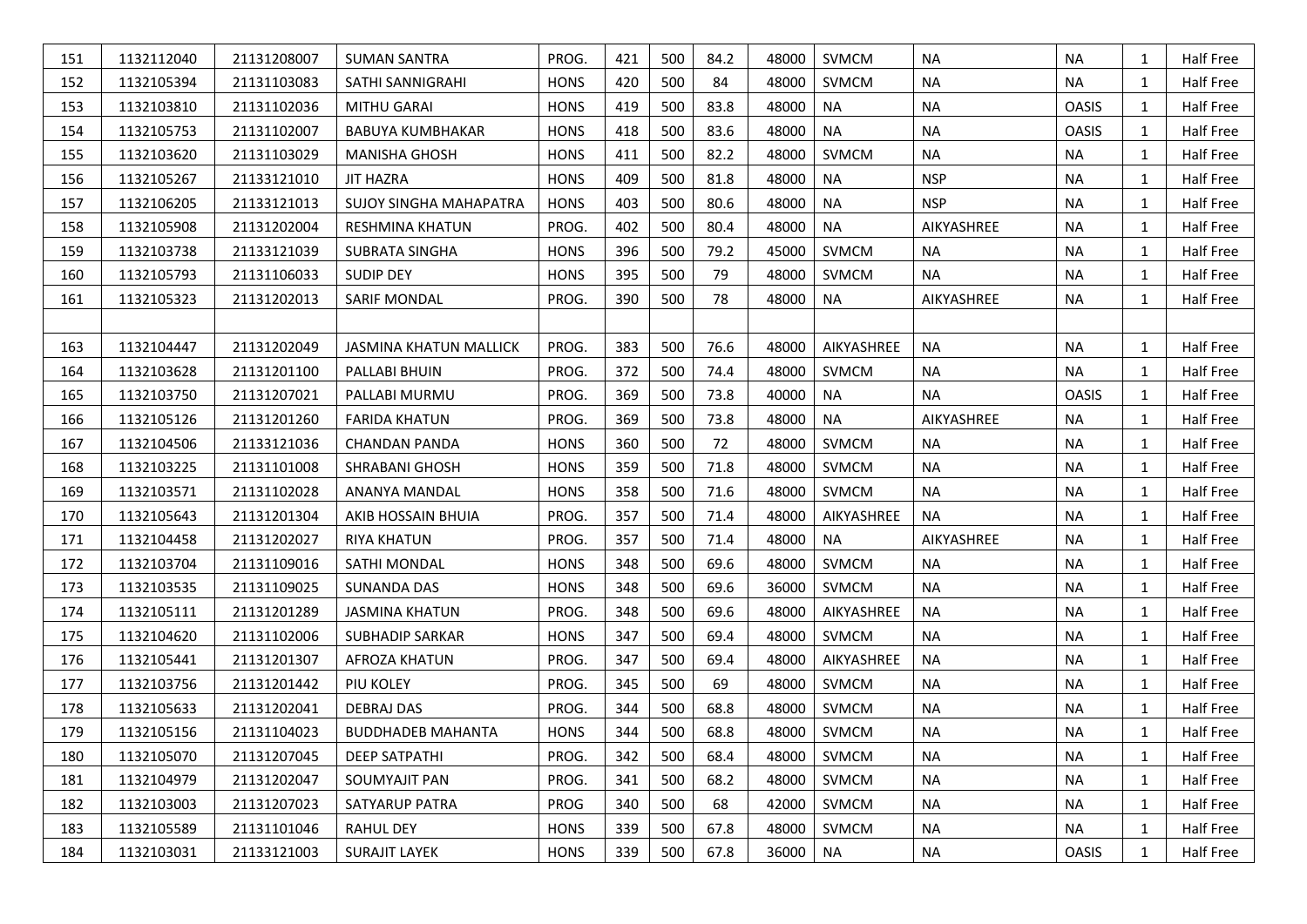| 185 | 1132105773 | 21131202038 | <b>SUBRATA DEY</b>     | PROG.       | 338 | 500 | 67.6 | 48000 | <b>SVMCM</b> | <b>NA</b>  | <b>NA</b>    | 1            | Half Free |
|-----|------------|-------------|------------------------|-------------|-----|-----|------|-------|--------------|------------|--------------|--------------|-----------|
| 186 | 1132105617 | 21131201312 | SARAMA ROY             | PROG.       | 338 | 500 | 67.6 | 48000 | <b>NA</b>    | <b>NA</b>  | <b>OASIS</b> | 1            | Half Free |
| 187 | 1132105102 | 21131108041 | <b>PAPUN DEY</b>       | <b>HONS</b> | 337 | 500 | 67.4 | 48000 | <b>SVMCM</b> | <b>NA</b>  | <b>NA</b>    | 1            | Half Free |
| 188 | 1132105614 | 21131201311 | <b>SUCHITRA ROY</b>    | PROG.       | 337 | 500 | 67.4 | 48000 | <b>NA</b>    | <b>NA</b>  | <b>OASIS</b> | 1            | Half Free |
| 189 | 1132104235 | 21131106035 | <b>SUMANA PAL</b>      | <b>HONS</b> | 336 | 500 | 67.2 | 48000 | SVMCM        | <b>NA</b>  | <b>NA</b>    | 1            | Half Free |
| 190 | 1132112001 | 21131106052 | <b>SUDESNA PATRA</b>   | <b>HONS</b> | 334 | 500 | 66.8 | 48000 | SVMCM        | <b>NA</b>  | <b>NA</b>    | 1            | Half Free |
| 191 | 1132103670 | 21131102023 | ABJA SANNIGRAHI        | <b>HONS</b> | 334 | 500 | 66.8 | 48000 | <b>SVMCM</b> | <b>NA</b>  | <b>NA</b>    | 1            | Half Free |
| 192 | 1132104847 | 21131108032 | <b>BRISTI PAL</b>      | <b>HONS</b> | 333 | 500 | 66.6 | 48000 | SVMCM        | NA         | <b>NA</b>    | $\mathbf{1}$ | Half Free |
| 193 | 1132104405 | 21131202019 | <b>TANMOY MASANTA</b>  | PROG.       | 333 | 500 | 66.6 | 48000 | <b>SVMCM</b> | <b>NA</b>  | <b>NA</b>    | 1            | Half Free |
| 194 | 1132103460 | 21131109009 | <b>RIMPA KUNDU</b>     | <b>HONS</b> | 332 | 500 | 66.4 | 48000 | <b>SVMCM</b> | <b>NA</b>  | <b>NA</b>    | 1            | Half Free |
| 195 | 1132104251 | 21131106005 | SUPARNA MANDAL         | <b>HONS</b> | 332 | 500 | 66.4 | 48000 | SVMCM        | <b>NA</b>  | <b>NA</b>    | 1            | Half Free |
| 196 | 1132102028 | 21131201401 | MASUD ALI KHAN         | PROG.       | 332 | 500 | 66.4 | 48000 | AIKYASHREE   | <b>NA</b>  | <b>NA</b>    | 1            | Half Free |
| 197 | 1132103249 | 21131201009 | SOMA GHOSHAL           | PROG.       | 331 | 500 | 66.2 | 48000 | <b>SVMCM</b> | <b>NA</b>  | <b>NA</b>    | 1            | Half Free |
| 198 | 1132103956 | 21131108035 | <b>DIPALI DEY</b>      | <b>HONS</b> | 327 | 500 | 65.4 | 48000 | SVMCM        | <b>NA</b>  | <b>NA</b>    | 1            | Half Free |
| 199 | 1132105080 | 21131207027 | <b>SURAJIT CHAND</b>   | PROG.       | 326 | 500 | 65.2 | 48000 | <b>SVMCM</b> | <b>NA</b>  | <b>NA</b>    | 1            | Half Free |
| 200 | 1132103413 | 21131109002 | <b>MAMPI GOSWAMI</b>   | <b>HONS</b> | 325 | 500 | 65   | 48000 | <b>SVMCM</b> | <b>NA</b>  | <b>NA</b>    | 1            | Half Free |
| 201 | 1132105637 | 21131101009 | <b>BRISTI GARAI</b>    | <b>HONS</b> | 325 | 500 | 65   | 48000 | SVMCM        | <b>NA</b>  | <b>NA</b>    | 1            | Half Free |
| 202 | 1132104003 | 21131103050 | <b>NABIN MALLIK</b>    | <b>HONS</b> | 322 | 500 | 64.4 | 48000 | SVMCM        | <b>NA</b>  | <b>NA</b>    | 1            | Half Free |
| 203 | 1132103679 | 21131201138 | <b>BAISHAKHI GHOSH</b> | PROG.       | 322 | 500 | 64.4 | 48000 | SVMCM        | <b>NA</b>  | <b>NA</b>    | 1            | Half Free |
| 204 | 1132103875 | 21131202009 | PRADIP SARDAR          | PROG.       | 321 | 500 | 64.2 | 48000 | <b>SVMCM</b> | <b>NA</b>  | <b>NA</b>    | $\mathbf{1}$ | Half Free |
| 205 | 1132104956 | 21131108031 | PIU DEY                | <b>HONS</b> | 319 | 500 | 63.8 | 48000 | <b>SVMCM</b> | <b>NA</b>  | <b>NA</b>    | 1            | Half Free |
| 206 | 1132103717 | 21131201471 | PUJA MALGOPE           | PROG.       | 319 | 500 | 63.8 | 48000 | <b>NA</b>    | <b>NA</b>  | <b>OASIS</b> | 1            | Half Free |
| 207 | 1132105036 | 21131201288 | <b>AKASH MISRA</b>     | PROG.       | 318 | 500 | 63.6 | 48000 | <b>SVMCM</b> | <b>NA</b>  | <b>NA</b>    | 1            | Half Free |
| 208 | 1132104571 | 21131102013 | SOURAV DUTTA           | <b>HONS</b> | 317 | 500 | 63.4 | 48000 | <b>SVMCM</b> | <b>NA</b>  | <b>NA</b>    | 1            | Half Free |
| 209 | 1132105560 | 21131104037 | <b>LABONI DEY</b>      | <b>HONS</b> | 317 | 500 | 63.4 | 48000 | SVMCM        | NA         | <b>NA</b>    | $\mathbf{1}$ | Half Free |
| 210 | 1132104452 | 21131101066 | <b>SILA BETAL</b>      | <b>HONS</b> | 316 | 500 | 63.2 | 48000 | <b>SVMCM</b> | <b>NA</b>  | <b>NA</b>    | 1            | Half Free |
| 211 | 1132103668 | 21131206006 | PRIYA DUTTA            | PROG.       | 316 | 500 | 63.2 | 48000 | <b>SVMCM</b> | <b>NA</b>  | <b>NA</b>    | 1            | Half Free |
| 212 | 1132104489 | 21131201006 | RUBINA KHATUN          | PROG.       | 316 | 500 | 63.2 | 48000 | <b>NA</b>    | AIKYASHREE | <b>NA</b>    | 1            | Half Free |
| 213 | 1132103861 | 21131101014 | RUPALI HEMBRAM         | <b>HONS</b> | 316 | 500 | 63.2 | 48000 | <b>NA</b>    | <b>NA</b>  | <b>OASIS</b> | 1            | Half Free |
| 214 | 1132104526 | 21131201214 | <b>FIROJA KHATUN</b>   | PROG.       | 316 | 500 | 63.2 | 48000 | <b>NA</b>    | AIKYASHREE | <b>NA</b>    | 1            | Half Free |
| 215 | 1132103759 | 21131201371 | SILPA SATPATHI         | PROG.       | 315 | 500 | 63   | 48000 | SVMCM        | <b>NA</b>  | <b>NA</b>    | $\mathbf{1}$ | Half Free |
| 216 | 1132103901 | 21131201461 | <b>MANOJ KUNDU</b>     | PROG.       | 314 | 500 | 62.8 | 48000 | SVMCM        | <b>NA</b>  | <b>NA</b>    | 1            | Half Free |
| 217 | 1132117047 | 21131201391 | RAKESH SANNIGRAHI      | PROG.       | 314 | 500 | 62.8 | 48000 | SVMCM        | NA         | <b>NA</b>    | 1            | Half Free |
| 218 | 1132104260 | 21131201534 | RIYA BARIK             | PROG.       | 314 | 500 | 62.8 | 36000 | SVMCM        | <b>NA</b>  | <b>NA</b>    | $\mathbf{1}$ | Half Free |